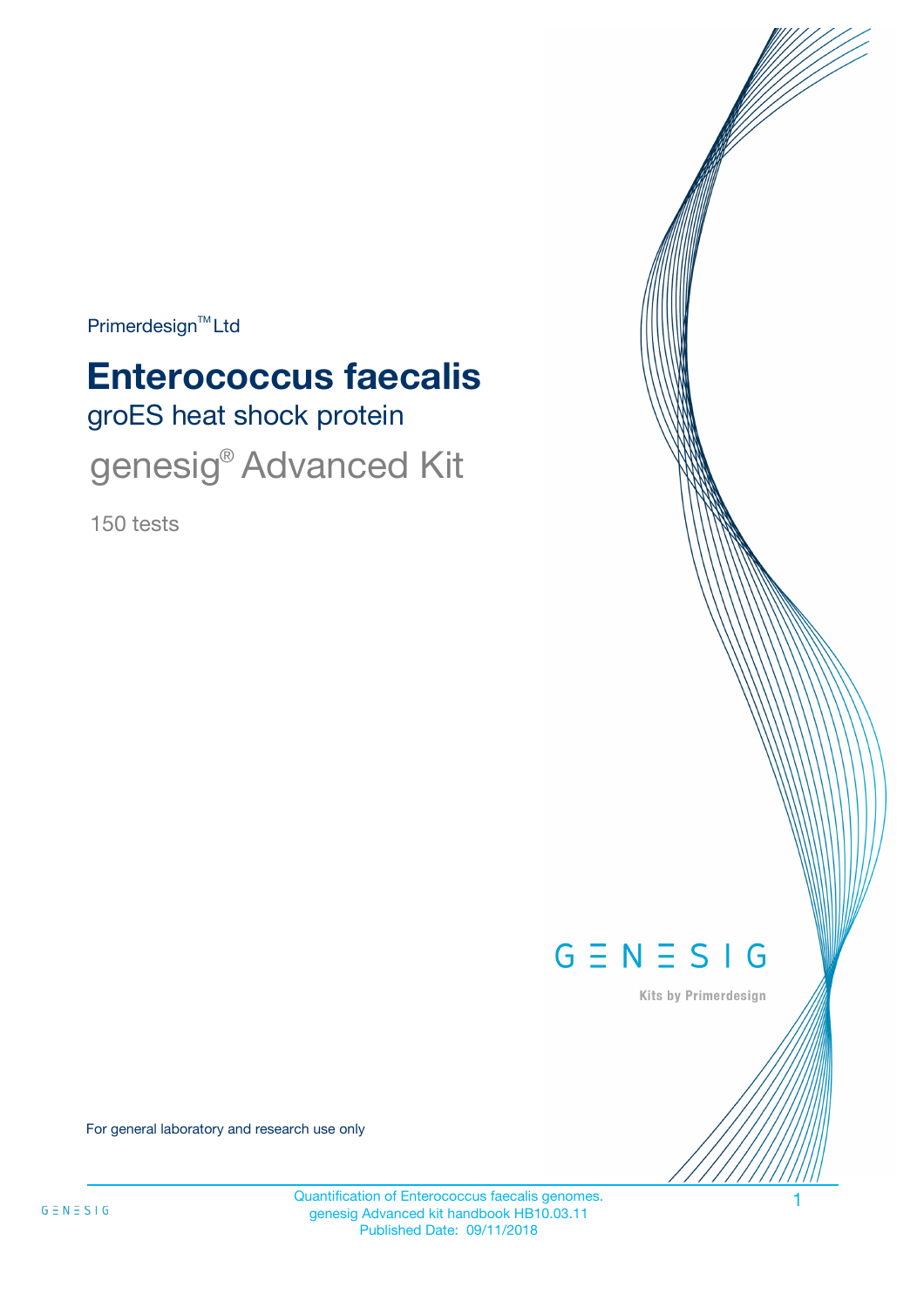### Introduction to Enterococcus faecalis

Enterococcus faecalis is a Gram-positive commensally bacterium inhabiting the gastrointestinal tracts of humans and other mammals. Like other species in the genus Enterococcus, E. faecalis can cause life-threatening infections in humans, especially in the nosocomial (hospital) environment: the naturally high levels of antibiotic resistance found in E. faecalis contribute to its pathogenicity. E. faecalis presents as a non-motile microorganism that is facultatively anaerobic, it ferments glucose without gas production, and does not produce a catalase reaction with hydrogen peroxide. It produces a reduction of litmus milk, but does not liquefy gelatin. Growth of nutrient broth is consistent with being facultatively anaerobic.

E. faecalis can cause endocarditis, as well as bladder, prostate, and epididymal infections; nervous system infections are less common.

E. faecalis is resistant to many commonly used antimicrobial agents (aminoglycosides, aztreonam, cephalosporins, clindamycin, the semi-synthetic penicillins nafcillin and oxacillin, and trimethoprim-sulfamethoxazole). Exposure to cephalosporins is a particularly important risk factor for colonization and infection with enterococci.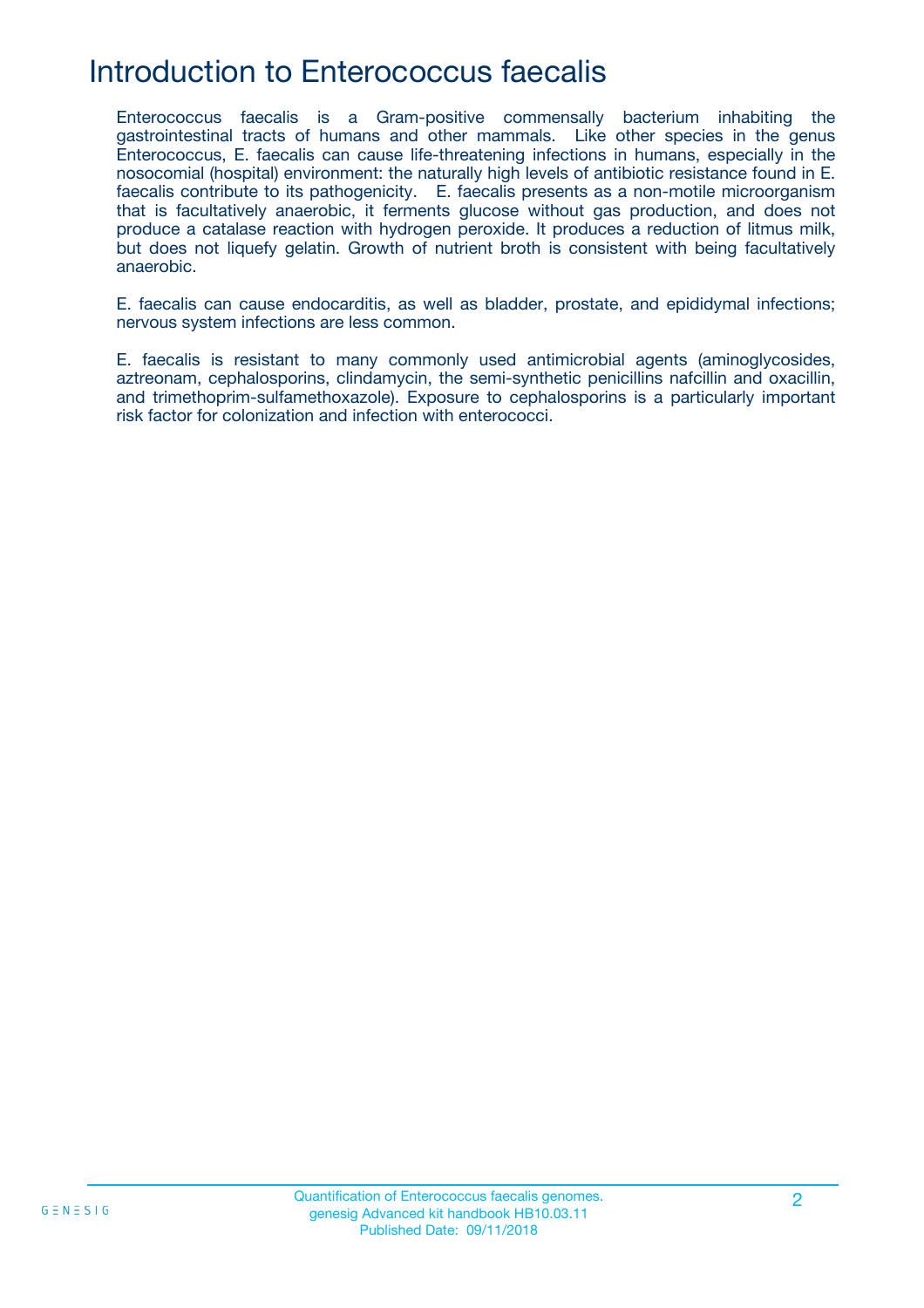# **Specificity**

The Primerdesign genesig Kit for Enterococcus faecalis (E.faecalis) genomes is designed for the in vitro quantification of E.faecalis genomes. The kit is designed to have a broad detection profile. Specifically, the primers represent 100% homology with over 95% of the NCBI database reference sequences available at the time of design.

The dynamics of genetic variation means that new sequence information may become available after the initial design. Primerdesign periodically reviews the detection profiles of our kits and when required releases new versions.

The primers have 100% homology with over 95% of reference sequences contained in the NCBI database, therefore have a very broad quantification profile.

If you require further information, or have a specific question about the detection profile of this kit then please send an e.mail to enquiry@primerdesign.co.uk and our bioinformatics team will answer your question.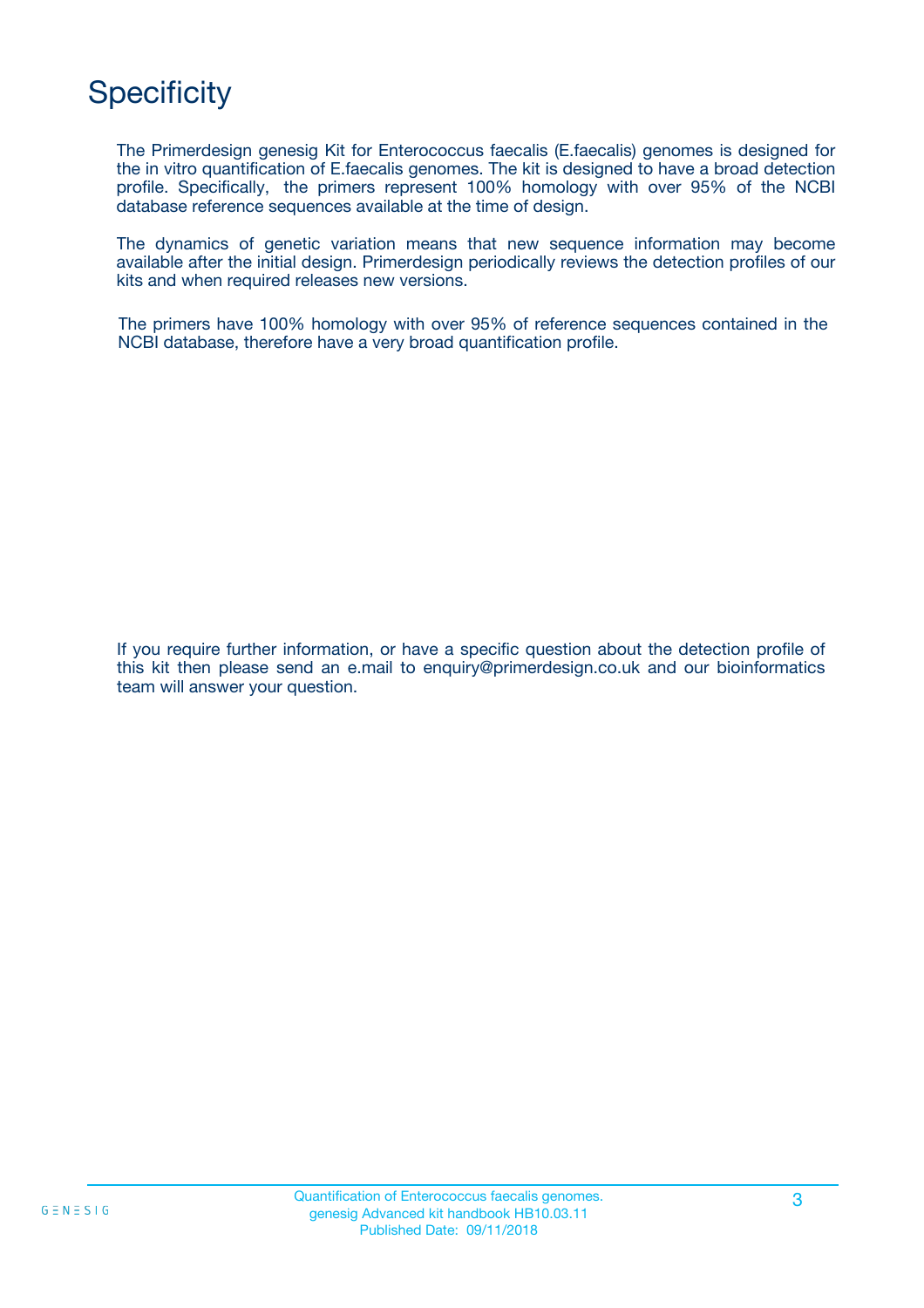### Kit contents

- **E.faecalis specific primer/probe mix (150 reactions BROWN)** FAM labelled
- **E.faecalis positive control template (for Standard curve RED)**
- **Internal extraction control primer/probe mix (150 reactions BROWN)** VIC labelled as standard
- **Internal extraction control DNA (150 reactions BLUE)**
- **Endogenous control primer/probe mix (150 reactions BROWN)** FAM labelled
- **RNase/DNase free water (WHITE)** for resuspension of primer/probe mixes
- **Template preparation buffer (YELLOW)** for resuspension of internal control template, positive control template and standard curve preparation

### Reagents and equipment to be supplied by the user

#### **Real-time PCR Instrument**

#### **Extraction kit**

This kit is recommended for use with genesig Easy DNA/RNA extraction kit. However, it is designed to work well with all processes that yield high quality RNA and DNA with minimal PCR inhibitors.

#### **oasig**TM **lyophilised or Precision**®**PLUS 2X qPCR Master Mix**

This kit is intended for use with oasig or PrecisionPLUS2X qPCR Master Mix.

**Pipettors and Tips**

**Vortex and centrifuge**

#### **Thin walled 1.5 ml PCR reaction tubes**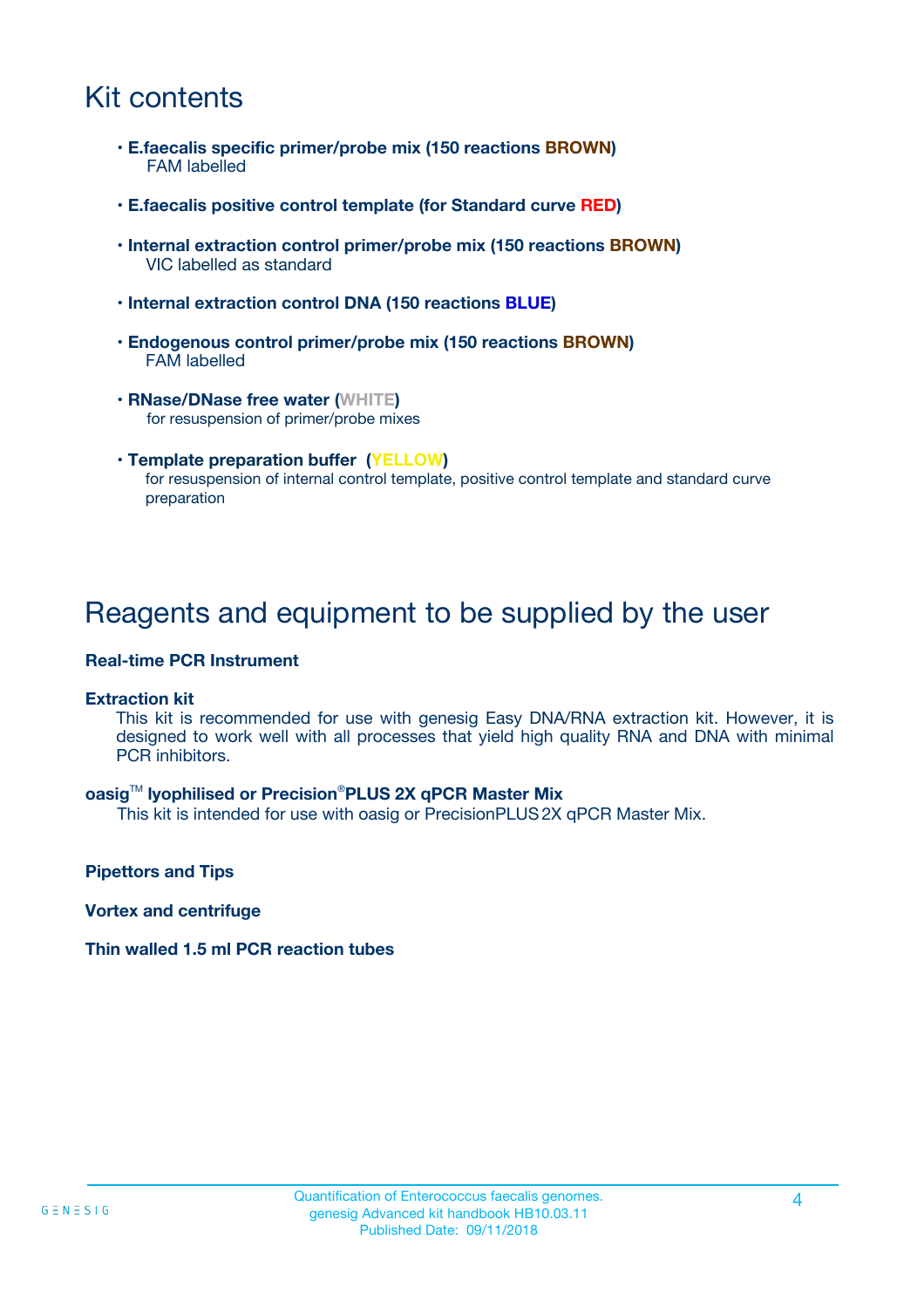### Kit storage and stability

This kit is stable at room temperature but should be stored at -20ºC on arrival. Once the lyophilised components have been resuspended they should not be exposed to temperatures above -20°C for longer than 30 minutes at a time and unnecessary repeated freeze/thawing should be avoided. The kit is stable for six months from the date of resuspension under these circumstances.

If a standard curve dilution series is prepared this can be stored frozen for an extended period. If you see any degradation in this serial dilution a fresh standard curve can be prepared from the positive control.

Primerdesign does not recommend using the kit after the expiry date stated on the pack.

### Suitable sample material

All kinds of sample material suited for PCR amplification can be used. Please ensure the samples are suitable in terms of purity, concentration, and DNA integrity (An internal PCR control is supplied to test for non specific PCR inhibitors). Always run at least one negative control with the samples. To prepare a negative-control, replace the template DNA sample with RNase/DNase free water.

### Dynamic range of test

Under optimal PCR conditions genesig E.faecalis detection kits have very high priming efficiencies of >95% and can detect less than 100 copies of target template.

### Notices and disclaimers

This product is developed, designed and sold for research purposes only. It is not intended for human diagnostic or drug purposes or to be administered to humans unless clearly expressed for that purpose by the Food and Drug Administration in the USA or the appropriate regulatory authorities in the country of use. During the warranty period Primerdesign genesig detection kits allow precise and reproducible data recovery combined with excellent sensitivity. For data obtained by violation to the general GLP guidelines and the manufacturer's recommendations the right to claim under guarantee is expired. PCR is a proprietary technology covered by several US and foreign patents. These patents are owned by Roche Molecular Systems Inc. and have been sub-licensed by PE Corporation in certain fields. Depending on your specific application you may need a license from Roche or PE to practice PCR. Additional information on purchasing licenses to practice the PCR process may be obtained by contacting the Director of Licensing at Roche Molecular Systems, 1145 Atlantic Avenue, Alameda, CA 94501 or Applied Biosystems business group of the Applera Corporation, 850 Lincoln Centre Drive, Foster City, CA 94404. In addition, the 5' nuclease assay and other homogeneous amplification methods used in connection with the PCR process may be covered by U.S. Patents 5,210,015 and 5,487,972, owned by Roche Molecular Systems, Inc, and by U.S. Patent 5,538,848, owned by The Perkin-Elmer Corporation.

## Trademarks

Primerdesign™ is a trademark of Primerdesign Ltd.

genesig $^\circledR$  is a registered trademark of Primerdesign Ltd.

The PCR process is covered by US Patents 4,683,195, and 4,683,202 and foreign equivalents owned by Hoffmann-La Roche AG. BI, ABI PRISM® GeneAmp® and MicroAmp® are registered trademarks of the Applera Genomics (Applied Biosystems Corporation). BIOMEK® is a registered trademark of Beckman Instruments, Inc.; iCycler™ is a registered trademark of Bio-Rad Laboratories, Rotor-Gene is a trademark of Corbett Research. LightCycler™ is a registered trademark of the Idaho Technology Inc. GeneAmp®, TaqMan® and AmpliTaqGold® are registered trademarks of Roche Molecular Systems, Inc., The purchase of the Primerdesign™ reagents cannot be construed as an authorization or implicit license to practice PCR under any patents held by Hoffmann-LaRoche Inc.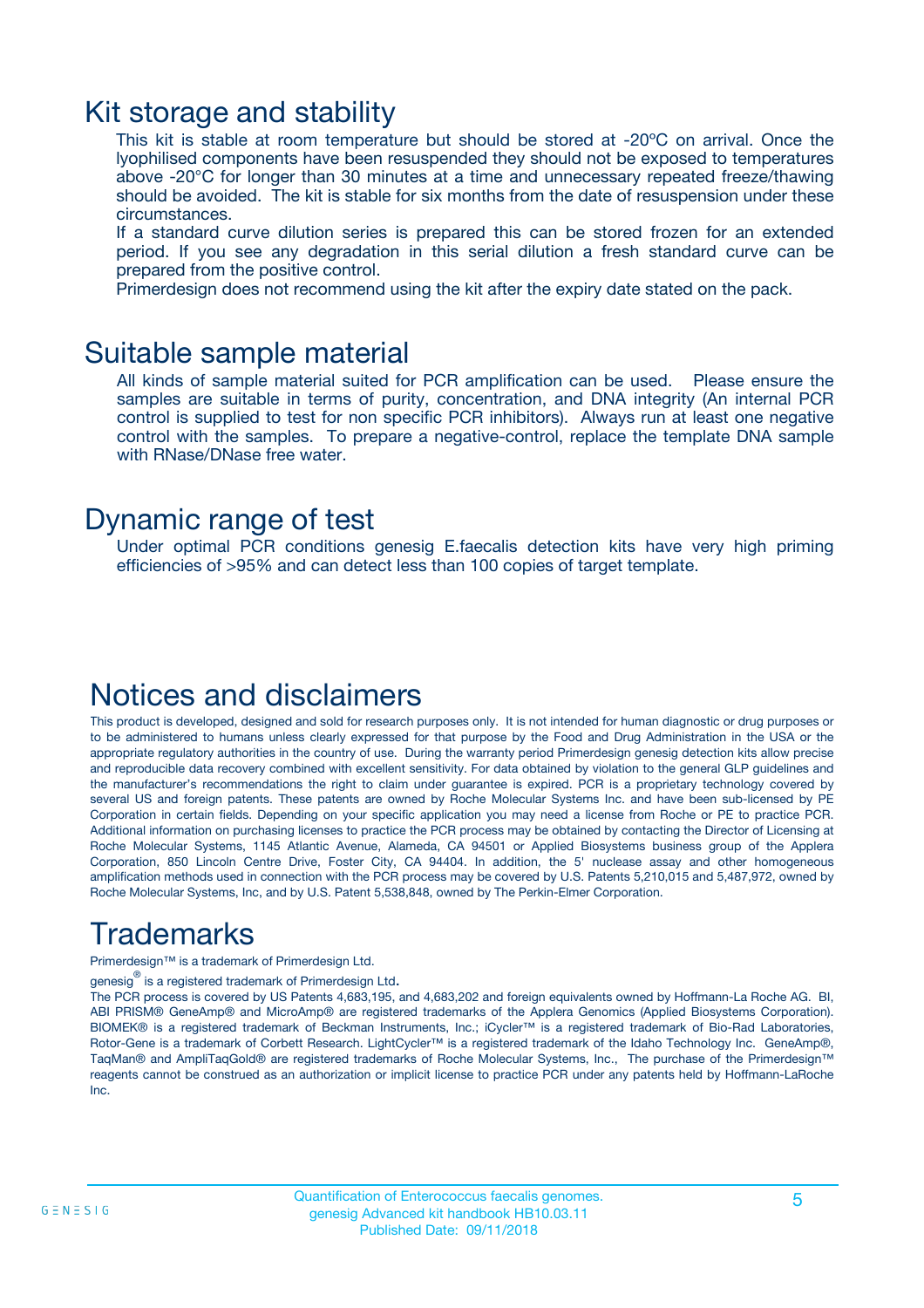### Principles of the test

#### **Real-time PCR**

A E.faecalis specific primer and probe mix is provided and this can be detected through the FAM channel.

The primer and probe mix provided exploits the so-called TaqMan® principle. During PCR amplification, forward and reverse primers hybridize to the E.faecalis DNA. A fluorogenic probe is included in the same reaction mixture which consists of a DNA probe labeled with a 5`-dye and a 3`-quencher. During PCR amplification, the probe is cleaved and the reporter dye and quencher are separated. The resulting increase in fluorescence can be detected on a range of qPCR platforms.

#### **Positive control**

For copy number determination and as a positive control for the PCR set up, the kit contains a positive control template. This can be used to generate a standard curve of E.faecalis copy number / Cq value. Alternatively the positive control can be used at a single dilution where full quantitative analysis of the samples is not required. Each time the kit is used, at least one positive control reaction must be included in the run. A positive result indicates that the primers and probes for detecting the target E.faecalis gene worked properly in that particular experimental scenario. If a negative result is obtained the test results are invalid and must be repeated. Care should be taken to ensure that the positive control does not contaminate any other kit component which would lead to false-positive results. This can be achieved by handling this component in a Post PCR environment. Care should also be taken to avoid cross-contamination of other samples when adding the positive control to the run. This can be avoided by sealing all other samples and negative controls before pipetting the positive control into the positive control well.

#### **Negative control**

To validate any positive findings a negative control reaction should be included every time the kit is used. For this reaction the RNase/DNase free water should be used instead of template. A negative result indicates that the reagents have not become contaminated while setting up the run.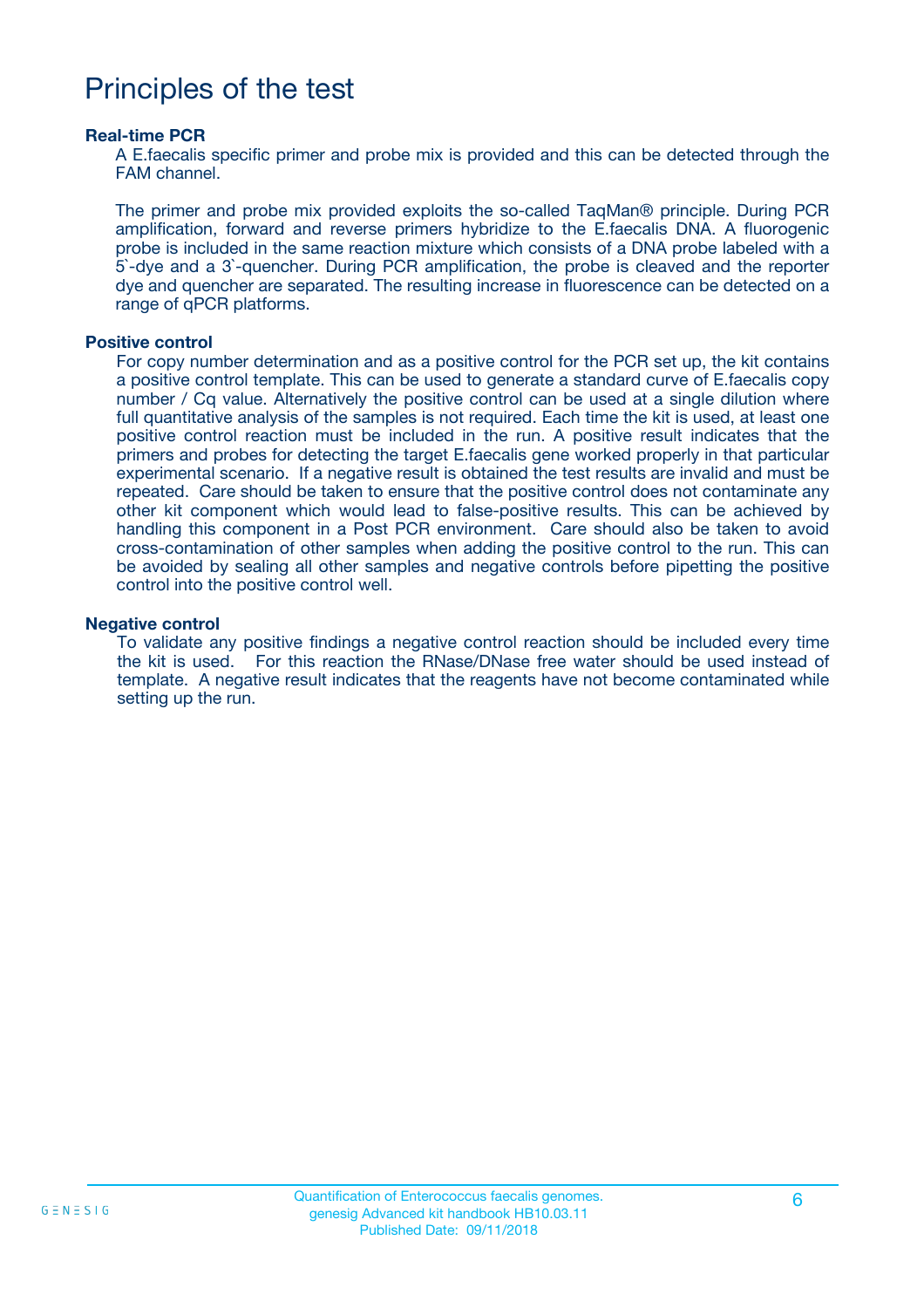#### **Internal DNA extraction control**

When performing DNA extraction, it is often advantageous to have an exogenous source of DNA template that is spiked into the lysis buffer. This control DNA is then co-purified with the sample DNA and can be detected as a positive control for the extraction process. Successful co-purification and qPCR for the control DNA also indicates that PCR inhibitors are not present at a high concentration.

A separate primer and probe mix are supplied with this kit to detect the exogenous DNA using qPCR. The primers are present at PCR limiting concentrations which allows multiplexing with the target sequence primers. Amplification of the control DNA does not interfere with detection of the E.faecalis target DNA even when present at low copy number. The Internal control is detected through the VIC channel and gives a Cq value of 28+/-3.

#### **Endogenous control**

To confirm extraction of a valid biological template, a primer and probe mix is included to detect an endogenous gene. Detection of the endogenous control is through the FAM channel and it is NOT therefore possible to perform a multiplex with the E.faecalis primers. A poor endogenous control signal may indicate that the sample did not contain sufficient biological material.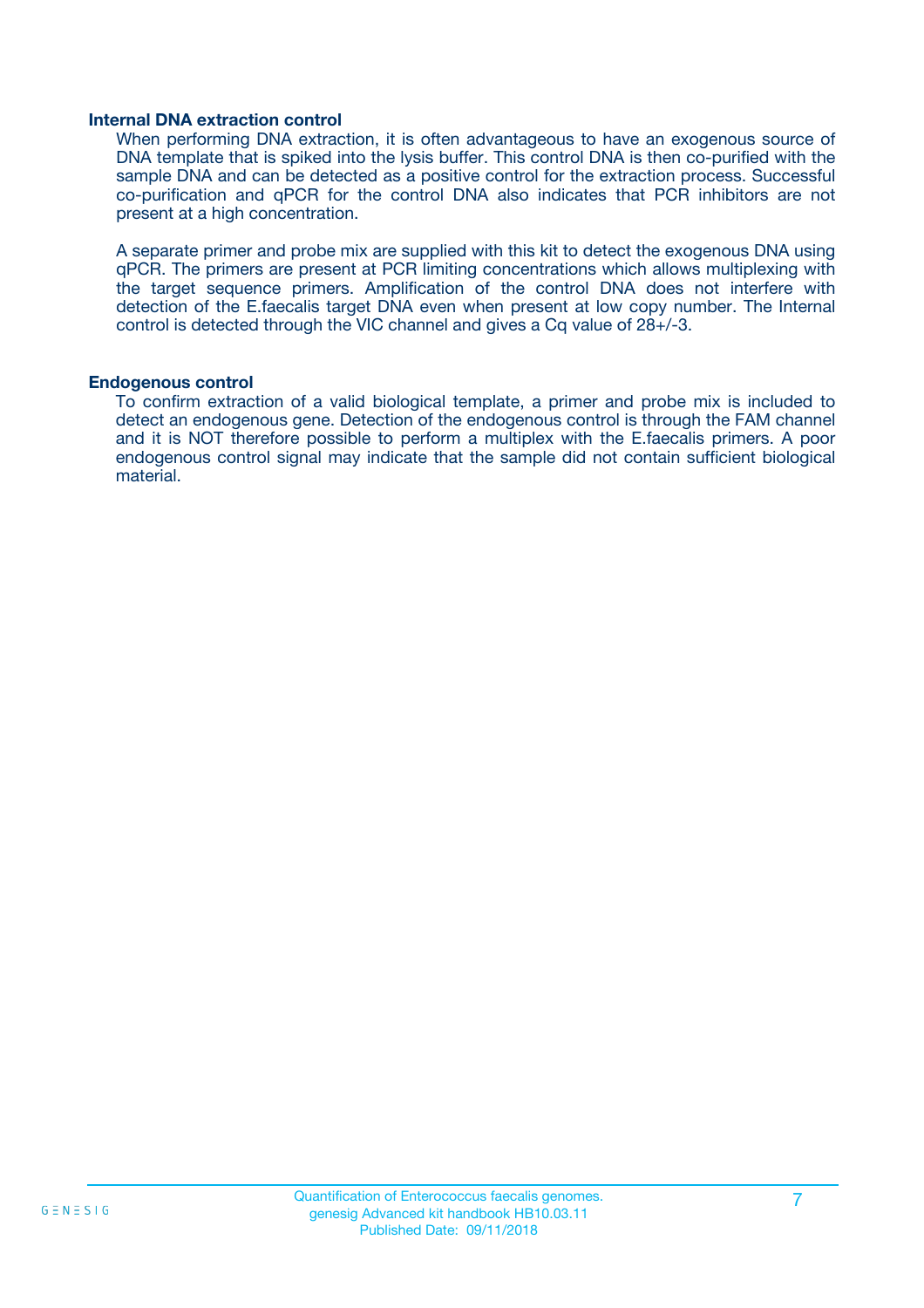### Resuspension protocol

To minimize the risk of contamination with foreign DNA, we recommend that all pipetting be performed in a PCR clean environment. Ideally this would be a designated PCR lab or PCR cabinet. Filter tips are recommended for all pipetting steps.

- **1. Pulse-spin each tube in a centrifuge before opening.** This will ensure lyophilised primer and probe mix is in the base of the tube and is not spilt upon opening the tube.
- **2. Resuspend the primer/probe mixes in the RNase/DNase free water supplied, according to the table below:**

To ensure complete resuspension, vortex each tube thoroughly.

| Component - resuspend in water                       |         |  |
|------------------------------------------------------|---------|--|
| <b>Pre-PCR pack</b>                                  |         |  |
| E.faecalis primer/probe mix (BROWN)                  | $165$ µ |  |
| Internal extraction control primer/probe mix (BROWN) | 165 µl  |  |
| Endogenous control primer/probe mix (BROWN)          | 165 µl  |  |

**3. Resuspend the internal control template and positive control template in the template preparation buffer supplied, according to the table below:** To ensure complete resuspension, vortex each tube thoroughly.

| Component - resuspend in template preparation buffer |  |  |  |
|------------------------------------------------------|--|--|--|
| <b>Pre-PCR heat-sealed foil</b>                      |  |  |  |
| Internal extraction control DNA (BLUE)               |  |  |  |
| <b>Post-PCR heat-sealed foil</b>                     |  |  |  |
| E. faecalis Positive Control Template (RED) *        |  |  |  |

\* This component contains high copy number template and is a VERY significant contamination risk. It must be opened and handled in a separate laboratory environment, away from the other components.

### DNA extraction

The internal extraction control DNA can be added either to the DNA lysis/extraction buffer or to the DNA sample once it has been resuspended in lysis buffer.

**DO NOT add the internal extraction control DNA directly to the unprocessed biological sample as this will lead to degradation and a loss in signal.**

- **1. Add 4µl of the Internal extraction control DNA (BLUE) to each sample in DNA lysis/extraction buffer per sample.**
- **2. Complete DNA extraction according to the manufacturers protocols.**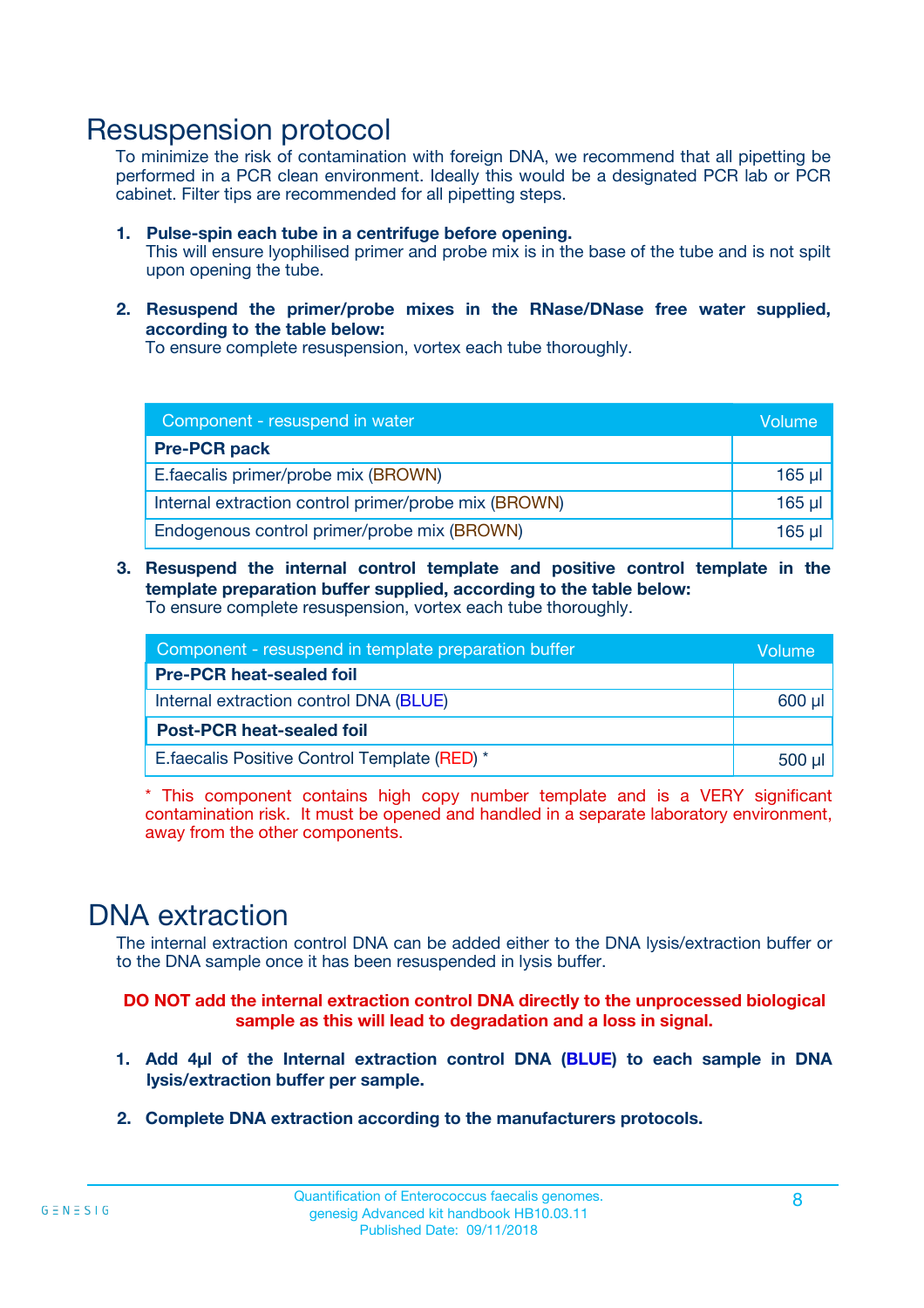# qPCR detection protocol

**1. For each DNA sample prepare a reaction mix according to the table below:** Include sufficient reactions for positive and negative controls.

| Component                                            | Volume   |
|------------------------------------------------------|----------|
| oasig or PrecisionPLUS 2X qPCR Master Mix            | $10 \mu$ |
| E.faecalis primer/probe mix (BROWN)                  | 1 µI     |
| Internal extraction control primer/probe mix (BROWN) | 1 µl     |
| <b>RNase/DNase free water (WHITE)</b>                | $3 \mu$  |
| <b>Final Volume</b>                                  | 15 µl    |

**2. For each DNA sample prepare an endogenous control reaction according to the table below (Optional):**

**This control reaction will provide useful information regarding the quality of the biological sample.**

| Component                                   | Volume          |
|---------------------------------------------|-----------------|
| oasig or PrecisionPLUS 2X qPCR Master Mix   | $10 \mu$        |
| Endogenous control primer/probe mix (BROWN) | 1 µI            |
| <b>RNase/DNase free water (WHITE)</b>       | 4 µl            |
| <b>Final Volume</b>                         | 15 <sub>µ</sub> |

- **3. Pipette 15µl of each mix into individual wells according to your qPCR experimental plate set up.**
- **4. Prepare sample DNA templates for each of your samples.**
- **5. Pipette 5µl of DNA template into each well, according to your experimental plate set up.**

For negative control wells use 5µl of RNase/DNase free water. The final volume in each well is 20ul.

**6. If a standard curve is included for quantitative analysis, prepare a reaction mix according to the table below:**

| Component                                 | Volume   |
|-------------------------------------------|----------|
| oasig or PrecisionPLUS 2X qPCR Master Mix | $10 \mu$ |
| E.faecalis primer/probe mix (BROWN)       |          |
| <b>RNase/DNase free water (WHITE)</b>     | 4 µl     |
| <b>Final Volume</b>                       | 15 µl    |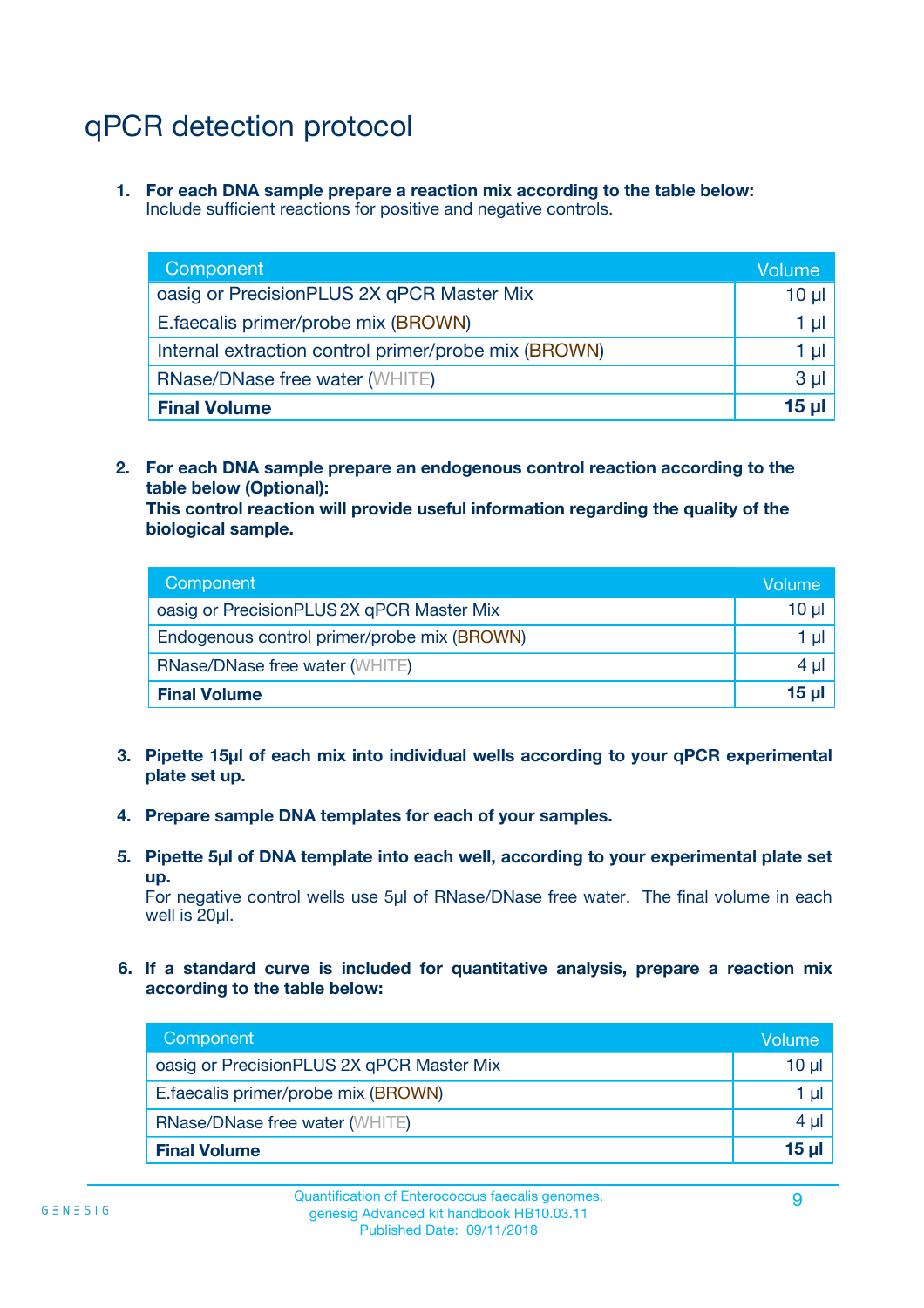#### **7. Preparation of standard curve dilution series.**

- 1) Pipette 90µl of template preparation buffer into 5 tubes and label 2-6
- 2) Pipette 10µl of Positive Control Template (RED) into tube 2
- 3) Vortex thoroughly
- 4) Change pipette tip and pipette 10µl from tube 2 into tube 3
- 5) Vortex thoroughly

Repeat steps 4 and 5 to complete the dilution series

| <b>Standard Curve</b>         | <b>Copy Number</b>     |
|-------------------------------|------------------------|
| Tube 1 Positive control (RED) | $2 \times 10^5$ per µl |
| Tube 2                        | $2 \times 10^4$ per µl |
| Tube 3                        | $2 \times 10^3$ per µl |
| Tube 4                        | $2 \times 10^2$ per µl |
| Tube 5                        | 20 per µl              |
| Tube 6                        | 2 per µl               |

**8. Pipette 5µl of standard template into each well for the standard curve according to your experimental plate set up.**

#### The final volume in each well is 20µl.

## qPCR amplification protocol

Amplification conditions using oasig or PrecisionPLUS 2X qPCR Master Mix.

|             | <b>Step</b>       | <b>Time</b>     | Temp    |
|-------------|-------------------|-----------------|---------|
|             | Enzyme activation | 2 min           | 95 °C   |
| Cycling x50 | Denaturation      | 10 <sub>s</sub> | 95 $°C$ |
|             | DATA COLLECTION * | 60 s            | 60 °C   |

\* Fluorogenic data should be collected during this step through the FAM and VIC channels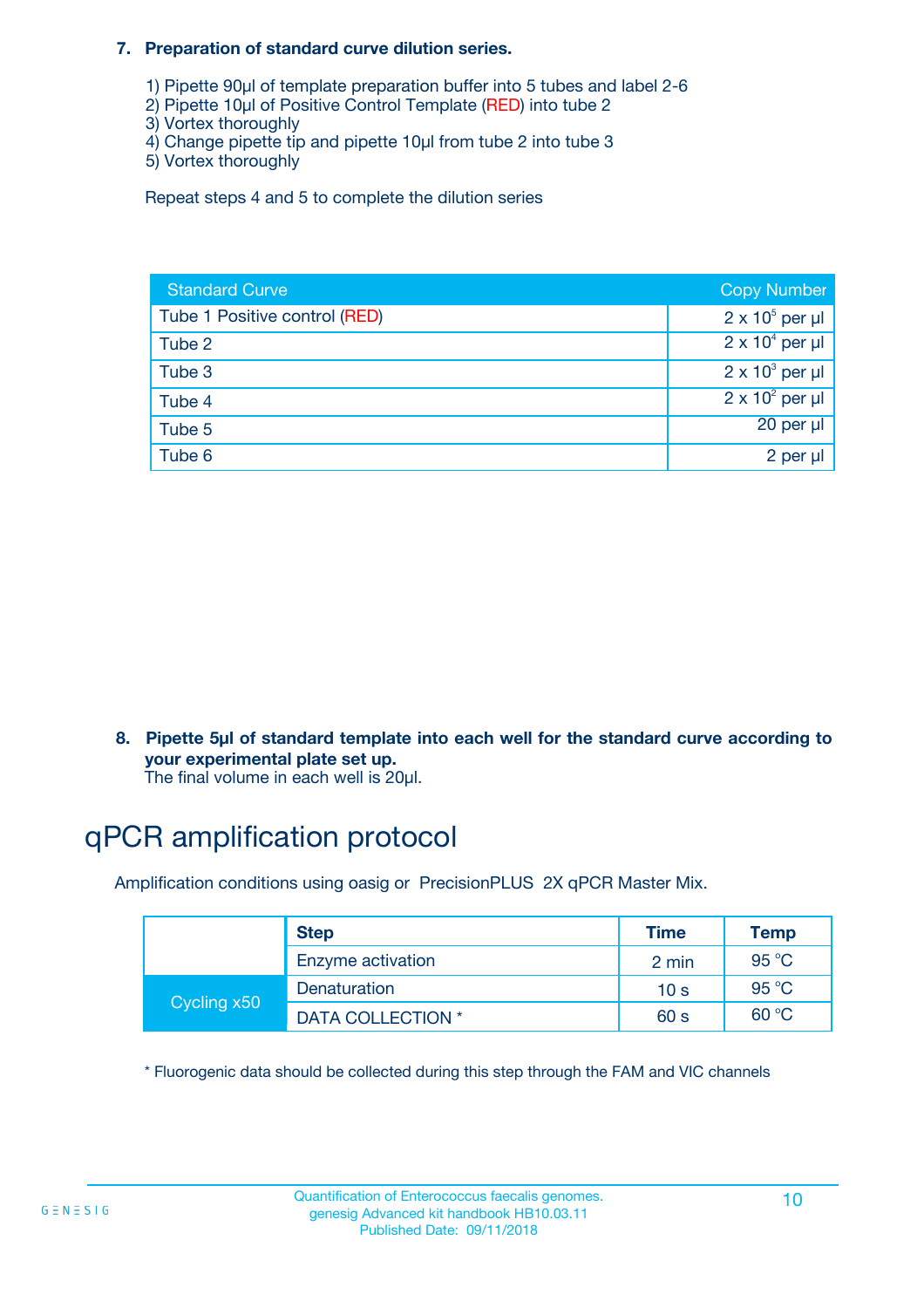# Interpretation of results

| <b>Target</b><br>(FAM) | <b>Internal</b><br>control<br>(NIC) | <b>Positive</b><br>control | <b>Negative</b><br>control | Interpretation                                                                                                  |
|------------------------|-------------------------------------|----------------------------|----------------------------|-----------------------------------------------------------------------------------------------------------------|
| $\leq 30$              | $+ 1 -$                             | ÷                          |                            | <b>POSITIVE QUANTITATIVE RESULT</b><br>calculate copy number                                                    |
| > 30                   | ٠                                   | ÷                          |                            | <b>POSITIVE QUANTITATIVE RESULT</b><br>calculate copy number                                                    |
| > 30                   |                                     | ÷                          |                            | <b>POSITIVE QUALITATIVE RESULT</b><br>do not report copy number as this<br>may be due to poor sample extraction |
|                        | ÷                                   | ÷                          |                            | <b>NEGATIVE RESULT</b>                                                                                          |
| $+ 1 -$                | $+ 1 -$                             | ÷                          | $\leq$ 35                  | <b>EXPERIMENT FAILED</b><br>due to test contamination                                                           |
| $+$ / -                | $+ 1 -$                             | ÷                          | > 35                       | $\star$                                                                                                         |
|                        |                                     | ÷                          |                            | <b>SAMPLE PREPARATION FAILED</b>                                                                                |
|                        |                                     |                            | $+$ /                      | <b>EXPERIMENT FAILED</b>                                                                                        |

Positive control template (**RED**) is expected to amplify between Cq 16 and 23. Failure to satisfy this quality control criterion is a strong indication that the experiment has been compromised.

\*Where the test sample is positive and the negative control is positive with a  $Ca > 35$ , the sample must be reinterpreted based on the relative signal strength of the two results:



If the sample amplifies  $> 5$  Cq earlier than the negative control then the sample should be reinterpreted (via the table above) with the negative control verified as negative.



If the sample amplifies  $< 5$  Cq earlier than the negative control then the positive sample result is invalidated and<br>the result should be determined  $the$  result should be inconclusive due to test contamination. The test for this sample should be repeated.